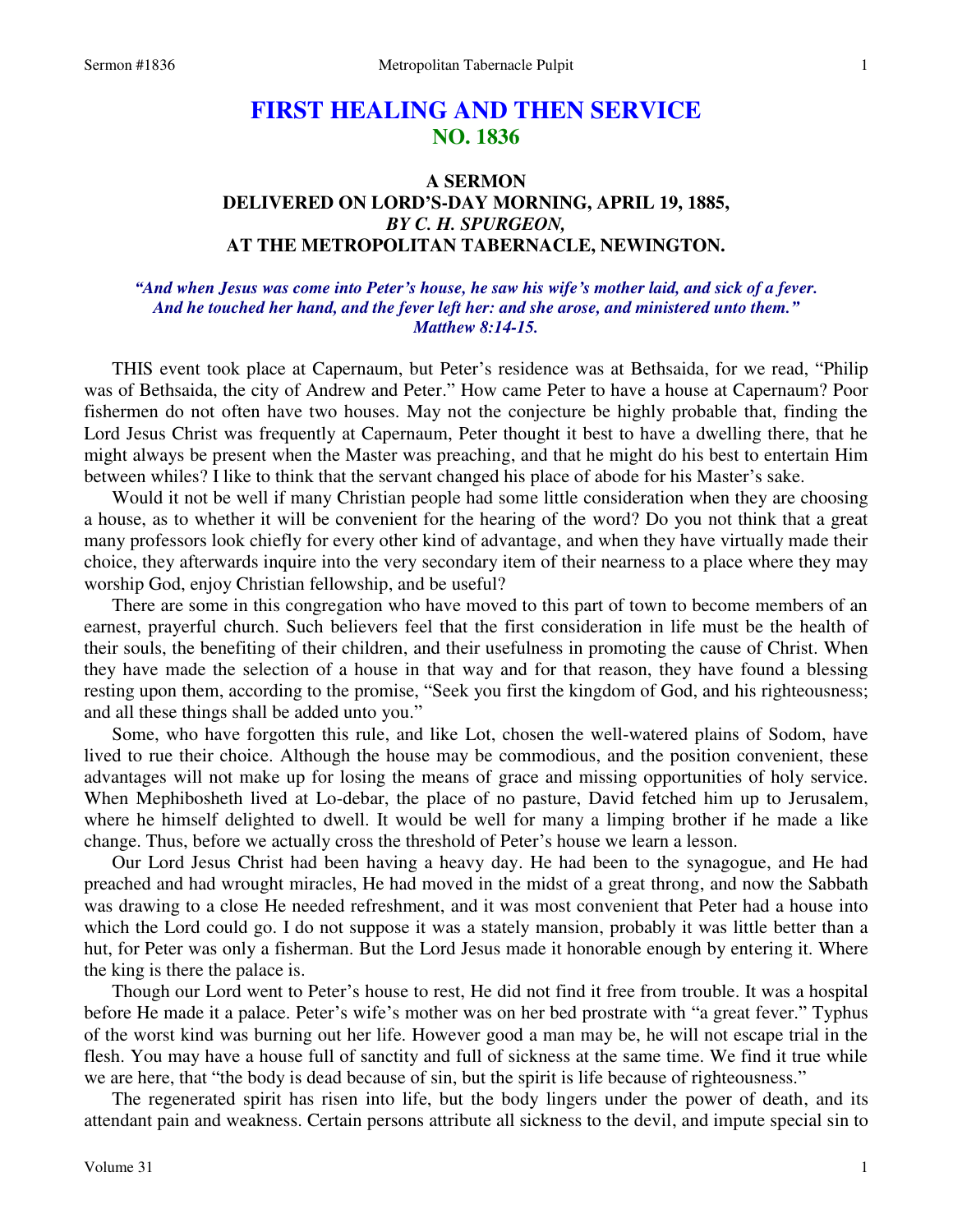those who are grievously afflicted. This teaching is as false as it is cruel. "Whom the LORD loves he chastens." I can bear witness that some of the saintliest persons I have ever known have been bedridden for years together, and others in whom the very image of Christ was conspicuous, from whose lips all the country round gathered up the choicest sentences of holy experience, have been invalids for twenty or thirty years at a stretch.

 Our sicknesses are of the Lord's appointing however painful they may be, and we may without doubt say, as David did, "The LORD has chastened me sore." "Lord, he whom you love is sick," is still a truth. Even Peter's house, though it be the abode of a chosen saint, and a leading apostle, whose very shadow would one day heal the sick, had a terrible fever in it which threatened death. Yet Jesus came where the fever polluted the air. If the disease had come, the Great Physician had come also. We are not alarmed at the cross if Christ comes with it.

 Notice, with regard to our Lord's entering the house of Peter that He came there with His three most favored disciples. If you read the statement given by Mark in his first chapter you may be somewhat surprised to discover Peter, James, and John there. We read—"When they were come out of the synagogue, they entered into the house of Simon and Andrew, with James and John." Whether Andrew was there or not I cannot tell, he was joint proprietor of the house, but he is not mentioned as being there.

 Whenever you see Peter, James, and John present together with the Lord you may look for special wonders. These were the men who beheld the Lord's exceeding glory on the Mount. These were nearest to the agony of Gethsemane. These were admitted to behold the raising from the dead of the young maiden when the Lord sent away all the gathered company. To this most select triumvirate Jesus did display Himself as He did not to the rest of the apostles, and much less to the world.

 Did not the Savior thus give us notice that the healing of Peter's wife's mother was a choice manifestation of His power and grace, and was intended to convey a lesson to the choicer spirits among His followers? I think so and therefore I shall so use the incident. To you who love Jesus much, and live in special nearness to Him, there is a voice from the bed of her who rose from the fever to minister to her Lord. You also are called from your weakness that you may pay personal service to Him who heals all your diseases.

 Yet though Jesus and Peter and James and John were there, nothing is before you but a family group, a scene in a house. True religion displays its greatest marvels around the domestic hearth. A fisherman's mother-in-law becomes an historic personage through the Lord's touching her. What glory Jesus casts upon common things! With what grandeur He invests a room in a poor man's house! A fisherman's hut becomes the headquarters of the Captain of our salvation. He heals a woman within its doors, and before long "all the city was gathered together at the door." O that we may see the like, our own dear ones saved, and then the whole city awakened to seek divine healing!

We will arrange our discourse under the headings of four observations.

**I.** First, let us observe that IT MAY BE WE HAVE SOME IN OUR HOUSE WHO NEED THE MINISTRY OF THE LORD JESUS.

 One in Peter's house could not as yet minister to Christ, for she needed that Christ should minister to her. She was sick of a great fever, and quite prostrated by it, so as to be altogether unable to rise. Let us think whether we have not some about us who are spiritually sick, in a way which may be likened to a great fever.

 What would the fever represent? Those who are in a fever represent spiritually those who are *on fire*  with sin. The original word for "fever" bears a close relation to the word "fire." The world's great poet speaks of "the fiery fever." A burning heat inflames the body, quickens the pulse to an unnatural pace, parches the mouth and tongue, and dries up the entire system. Those who have a fever in their souls are hot after sin, dried up with ill desires, inflamed with evil lusts. What unhealthy energy many even show in the indulgence of their passions, or in the pursuit of their ambitions, they are so inflamed with their desires that their life is consumed.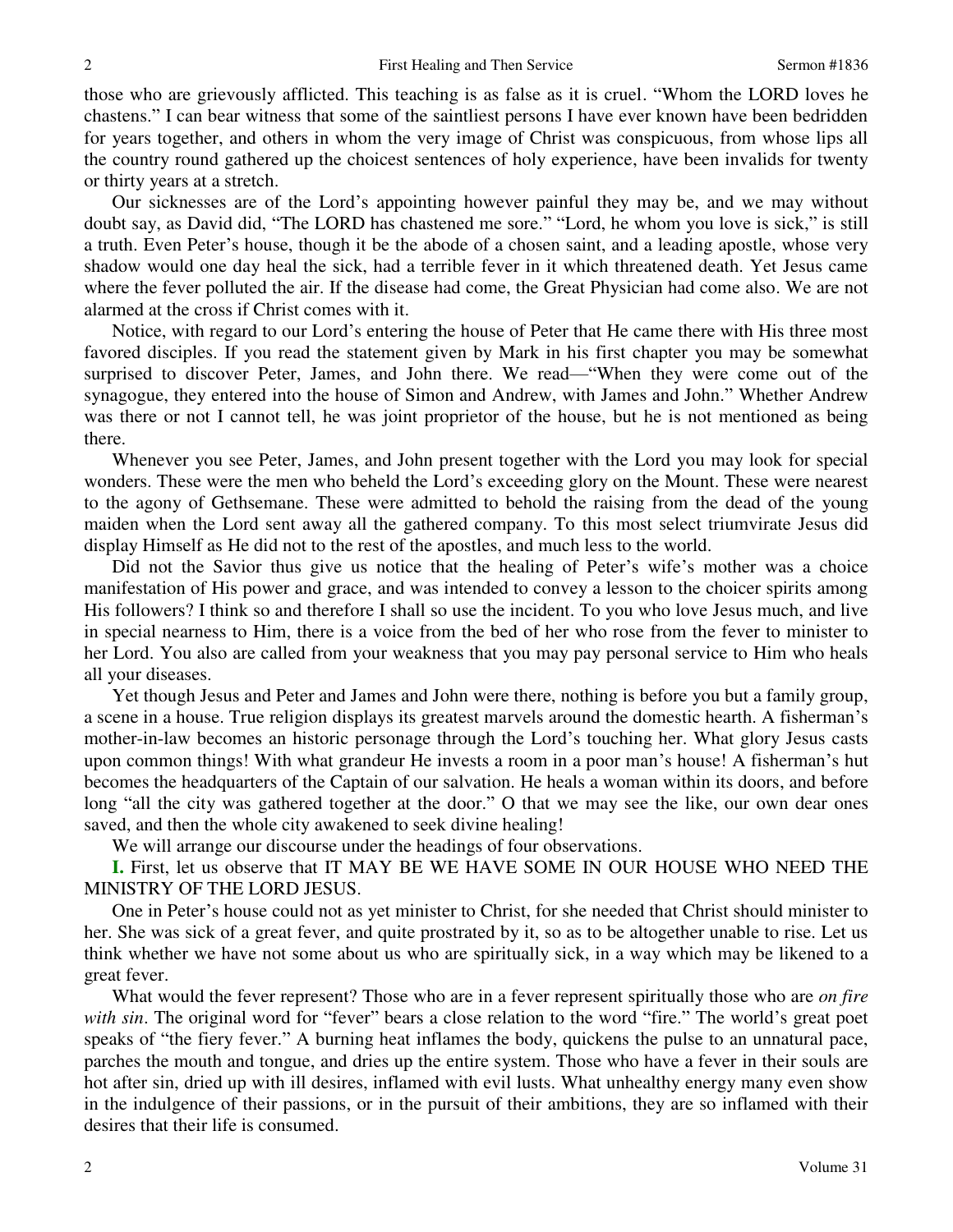Have we not seen some whom we dearly loved afflicted with this fierce distemper? Touch upon certain points, and we discover that they are diseased in reference to them, they are in such an inflamed state of mind, they cannot be made to think coolly or judge calmly, but they grow excited and angry. Their touch is that of a fevered hand. Their whole nature is burning with the fire of sin. Such persons are not always alike inflamed, they are frequently gentle and tractable, so much so, that we are filled with hope concerning them.

 Often fever is intermittent, the patient is hot at one time, and cold at another, and in many sinners the fever of sin is intermittent in its symptoms. They are not always drinking, sometimes they are sober for a long period, and express themselves as deeply penitent for former falls. What pleasant company, what fine genial spirits they are at such times! The fever returns, and nothing can restrain them, they drink even to delirium. Alas, the misery which is thus caused!

 Others are gentle, and loving for a season, and then they suddenly give way to anger, and there is no knowing what they will say or do. When once the fever is on them they become as inflamed as ever. We know persons from whom the heat of the fever is so long gone that we think surely they are healed, but, alas, their cool times are only a pause between the attacks, and the evil returns with increased energy. Their goodness is as the morning cloud, and as the early dew, it comes hopefully, but it disappears utterly.

 We have mistaken the period between the fever fits for the calm of a cure, but it has not turned out to be so. They have, perhaps, been even worse after their hopeful times than they were before, like him from whom the evil spirit went out on his own accord, only to return again, and bring with him seven other spirits more wicked than himself to enter in and dwell there. Have you not such cases under your own roofs, or among your next of kin—poor souls inflamed with the terrible heat of sin?

 These fevered people are *frequently very restless*. It is one effect of the fever that the man cannot lie long either on this side or on the other, but turns to and fro. Even his sleep is broken, neither by day nor by night can he find rest. He is dried up, and feels as weak as if he were brought into the dust of death and utterly dissolved. His experience is not so much pain as something worse than pain, an utter absence of rest. Have you not friends who in this sense are feverish? I had almost said I hope they are so, if they are, indeed, under the power of sin.

 There are signs of life where unrest abounds. We know young men with happy homes who cannot be content, they seem resolved to break their mothers' hearts, and their fathers know not what to do with them. Nothing pleases them, they are always unsettled. They have been put to half-a-dozen businesses already, and have left each one of them. They are now longing for a foreign country, or for enlistment in the army, or for anything other than their present calling. We have known them go to the colonies and come back again, finding nothing there, a sea voyage was to cure them, but, alas, a sinner on land is a sinner at sea. The malady is inward, and needs change of self rather than change of place.

 Under the influence of the fever of sin men wish, and do not know what they wish. They are like a rolling thing before the whirlwind, or as waves of the sea driven with the wind and tossed. No part of them seems to be at rest, a sort of madness possesses them. Above all, there is restlessness about them in reference to sin. They sin, but they are not pleased. And after they have sinned they are eaten up by remorse, a remorse, however, which is not practically operative, for they go back to sin again, flying like the moth to the candle where they have already burned their wings. Such persons often become irritable towards their friends when checked in their wrong doing, and even become at last, like Pashur in the book of Jeremiah, a terror to themselves and to their friends.

 I may be treading upon tender ground in all this. I believe my words are true to the letter. I shall ask Christian people who have not this heavy trouble to be very thankful, and to pray to God for those who have. With those dear friends who have to endure the sore affliction of having such in their family I desire to sympathize, and to encourage them to bring these feverish spirits to the Lord Jesus by prayer and faith, that in them the parable of the prodigal may be literally fulfilled.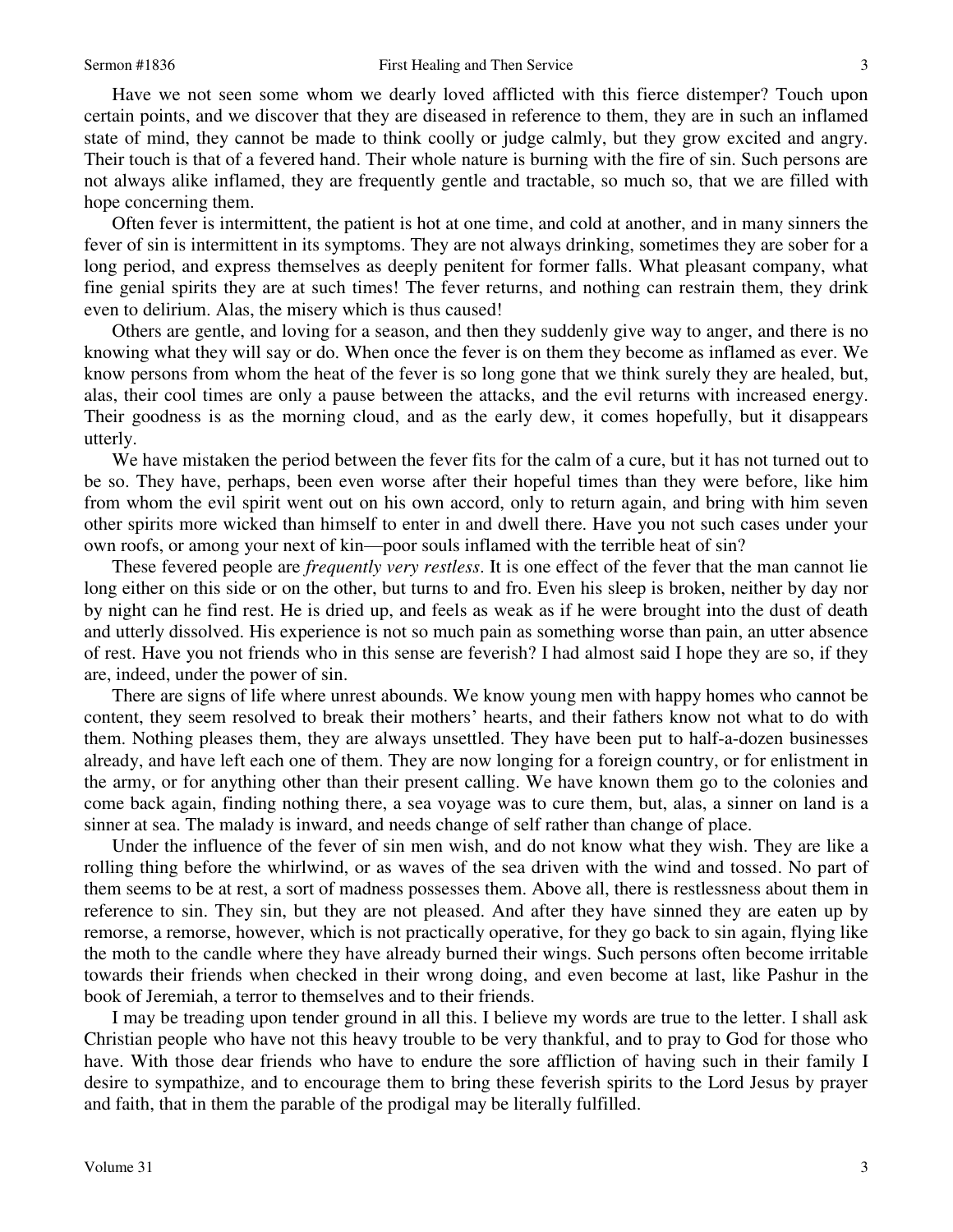One symptom of a fever is that a man *loses appetite for that which would be good for him*. Some of our unconverted friends have no taste for the Gospel. We cannot easily induce them to come to hear it. If you could get them under the sound of the Word, you would sit and pray, and even agonize for them, while the truth was being preached, but alas! they will not come near. They have no taste, no liking, no care for heavenly things. The thing they most require is that for which they have the least desire. Yet, fear not, Jesus can give them appetite, and everything else which is necessary to a perfect cure.

 On the other hand, a fevered patient often *feels a great thirst,* which he cannot by any means allay. He longs to drink and drink again, and with all his drinking the heat is not abated. Sometimes the sick man *has an appetite for what he must not taste.* He craves after the most injurious and even unnatural things, foods which would be most pernicious he prefers. So is it with unconverted ones when under the full power of sin. They are eager enough to hear a godless lecture, or to listen to opinions which are the opposite of truth, they would go through any hardship to indulge their passions, and sacrifice any amount to be allowed their desires.

 As the horseleech cries, "Give, give," so is sin insatiable. Sin can never yield satisfaction to the soul of man, as well might the thirsty hope to relieve their anguish by draughts of brine. As it is with cups of wine, so is it with sin, one makes room for another. He that has sinned will sin. It is an awful part of the punishment of sin that it grows into a habit and increases in intensity as it is indulged. I may rightly say of the black well of sin, "He that drinks of this water shall thirst again and thirst more."

 Sin is a thing of rapid propagation, and never abides alone. You cannot retain one sin in the house by itself, for it will before long produce a numerous progeny, a generation of vipers, many as the hairs of your head. What a dreadful thing it is for a man to have a fever upon him which makes him thirst for that which increases his thirst.

 But the worst point in the case of the sinner is this, that this fever of his *will prove fatal*. This son, daughter, husband, or wife of yours will perish through the fever of sin, if it be not cured. A great fever is a great danger, and so is sin. In our Lord's days men did not know how to deal with fever as well as now, therefore those who were taken with it were doomed. This poor woman would have died if Jesus had not interposed, thus is it with the sinful ones whose cases we deplore.

I have thus described the disease. What shall we do with it? Let us see what the disciples did.

 Mark says, "Anon *they tell him of her."* I would earnestly persuade you to do the same. Take the case of the person who is laid upon your heart and spread it before the Lord. Go over the matter in detail, not for His information, but to excite your own prayerfulness. Look the matter in the face, making no excuses for the sinner, and in all truthfulness tell the Lord what ails the sinful one. Pour out your heart before the Lord, and sorrow over the lost one, even as Samuel mourned over Saul, only with better hope. Tell the case to Jesus just as you would mention a physical case to a doctor. He is ready to hear it all, and to consider it.

Make a *confidant* of Jesus. Do not go and complain all over the neighborhood, "My boy does this," or "My husband does that," for you may increase the evil in that way by incensing the person against yourself and your religion. You may tell Jesus all about it, without restraint. No harm can come of such a relation. It will be a relief to your own mind, and it will be the most proper way of engaging your Lord to help you.

 Luke tells us, "They *besought him for her."* After you have stated the case to your Lord, then plead with Him, plead His promises, and plead His nature, plead the need of the case, and the glory which a cure will bring. Let it be no cold prayer, but a warm, hearty, intense entreaty. Do not wrangle with sinners about religion, but wrestle with Christ about them. Beseech the sinners for Christ, but never fail to beseech Christ for the sinners. When little can be done with men you can still do much with Jesus. It will be of very little use to be always worrying them with, "You should not do this," and "You should not do that." But it will be of infinite service to go and say, "Lord, have mercy upon these poor souls who know You not." Never give over praying for your prodigals as long as there is breath in their bodies, no, not even if they curse you for doing so.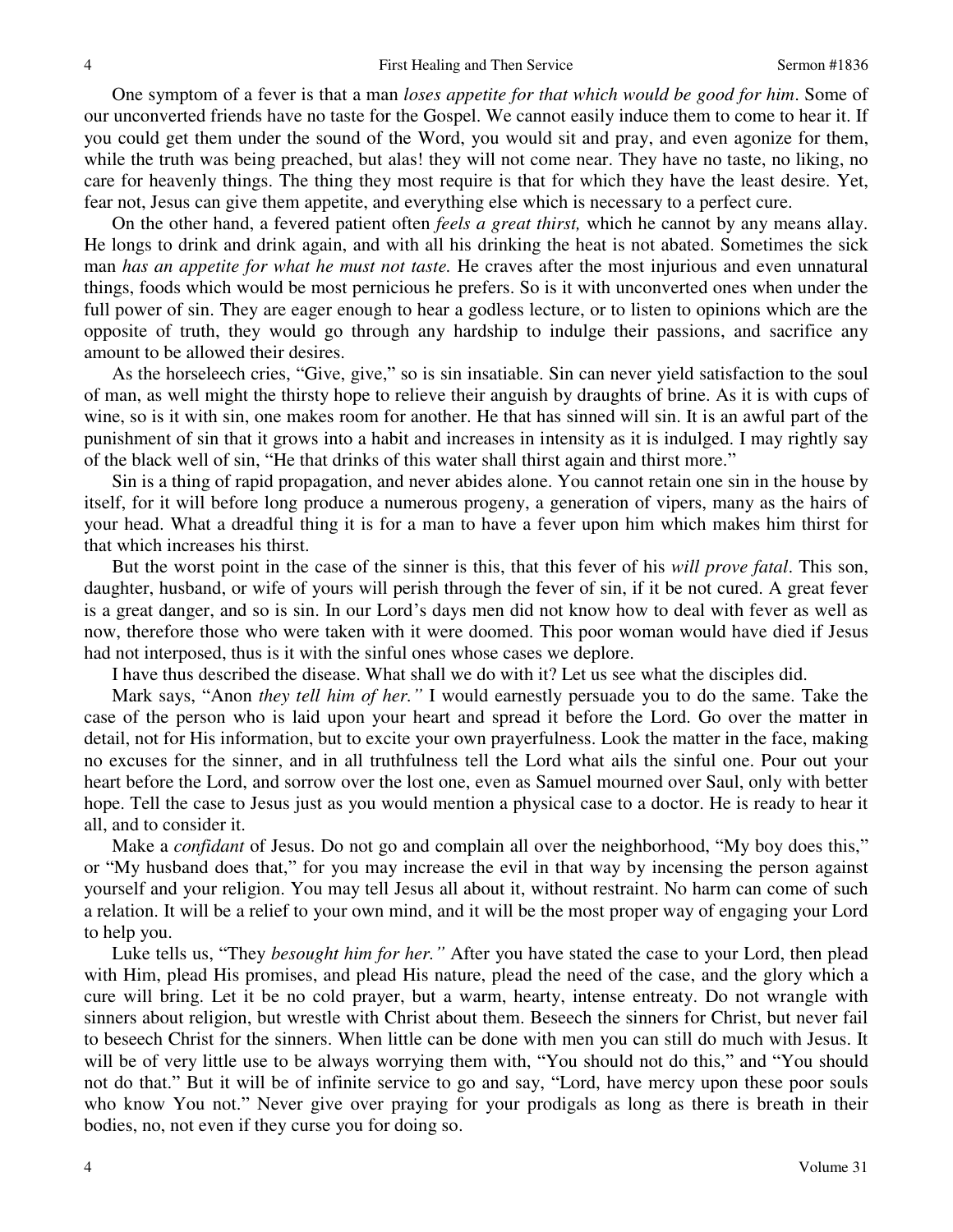We find also that when they had thus told Jesus of her, and had besought Him, then they *brought Him into the chamber,* so that we read in our text, "When Jesus was come into Peter's house, he saw his wife's mother laid, and sick of a fever." They seemed to say, "Lord, this is all we can do. We would have You look upon the dying woman and consider her. There she is."

 Can you not by faith so realize the presence of the Lord Jesus Christ that you see Him viewing the lost estate of those for whom you are concerned? Your friend is fevered with sin, but Jesus sees it. Your boy is restless, but Jesus watches Him. Your daughter is likely to perish, but Christ looks upon her. Every day let your persistent prayers keep them under Christ's eye. Bring unto Jesus all your sinful ones, lay them at His feet, leave them in His presence. When you have done all this, when you have told Him of her, and besought Him about her, and brought Him to the house to look upon her, then you may expect His healing touch and saving word.

That is our first remark.

**II.** Secondly—THE MINISTRY OF JESUS MUST PRECEDE THE MINISTRY OF THE SAVED ONES.

 We anxiously desire that these friends of ours who are now sick of the fever of sin should yet become the servants of Christ, and should minister to Him. I can imagine the joy of that anxious mother over yonder if she should ever be privileged to hear her boy preach the Gospel—that boy who has even been known to swear. What delight would fill the wife's bosom if she could hear her infidel husband engage publicly in prayer. Some of you are now thinking of certain gifted persons who are using all their abilities against the cause of Christ, and "Oh," you say, "if they might be converted, my heart would dance with delight."

 This is a right desire, but do not indulge it unwisely. Do not ask them to do anything for Jesus while they are unregenerate. Healing must come before serving. When a person is "laid, and sick of a fever," do not ask her to rise and wait upon the Lord Jesus Christ. No, *His* ministry to Peter's wife's mother preceded *her* ministry to Him. She was "lying," that is, prostrated by the terrible malady. As a body greatly weakened seems to cling to the bed, and almost sink into it, so was she. She was like a crushed thing, or a sheep cast upon its back in a trench, and so she was powerless to do anything. Thus is it with the sinner. What can he do for Christ?

"When we were yet *without strength,* in due time Christ died for the ungodly." There is no strength in an ungodly man wherewith to serve God. He has no faith, and without faith it is impossible to please God. He has no love, and even if a deed were done rightly, yet if there was no love as the motive*,* it would not be acceptable with God. The sinner, in fact, has no spiritual life, and if he should try to do good works they would be dead works, and could not please the living God. Out of a foul spring no clean waters can come, and out of a corrupt heart no acceptable works can proceed. Christ must give us strength, and cause us both to will and to do of His own good pleasure, for without Him we can do nothing.

 Moreover, this sick woman was *utterly unfit* to do anything for Jesus and His disciples with a great fever upon her. Everywhere she went she would spread the contagion of her malady. Everything she touched would be infected. Any food she prepared would be nauseous even to think upon. Let her stay in her bed, by all means, and let none go near her unless they are compelled to do so, for fever soon seizes upon fresh victims.

 So you that are ungodly cannot serve Christ, for everything you do is defiled, you cannot lay your hand even upon holy things without polluting them. Your thoughts are feverish, your words are feverish, your acts are feverish, therefore we cannot invite your cooperation in the work of the Lord. You would do more hurt than good, if as sinful men you pretended to render service to a holy God. Such is your natural depravity that you would spread infection all around, even if you attempted to minister to the Lord Jesus.

What is more, a person sick of a fever, if in her feverishness she were to arise and wait upon guests would get no good, but *run terrible risks*. Persons in fever must not be exposed to drafts, or be driven to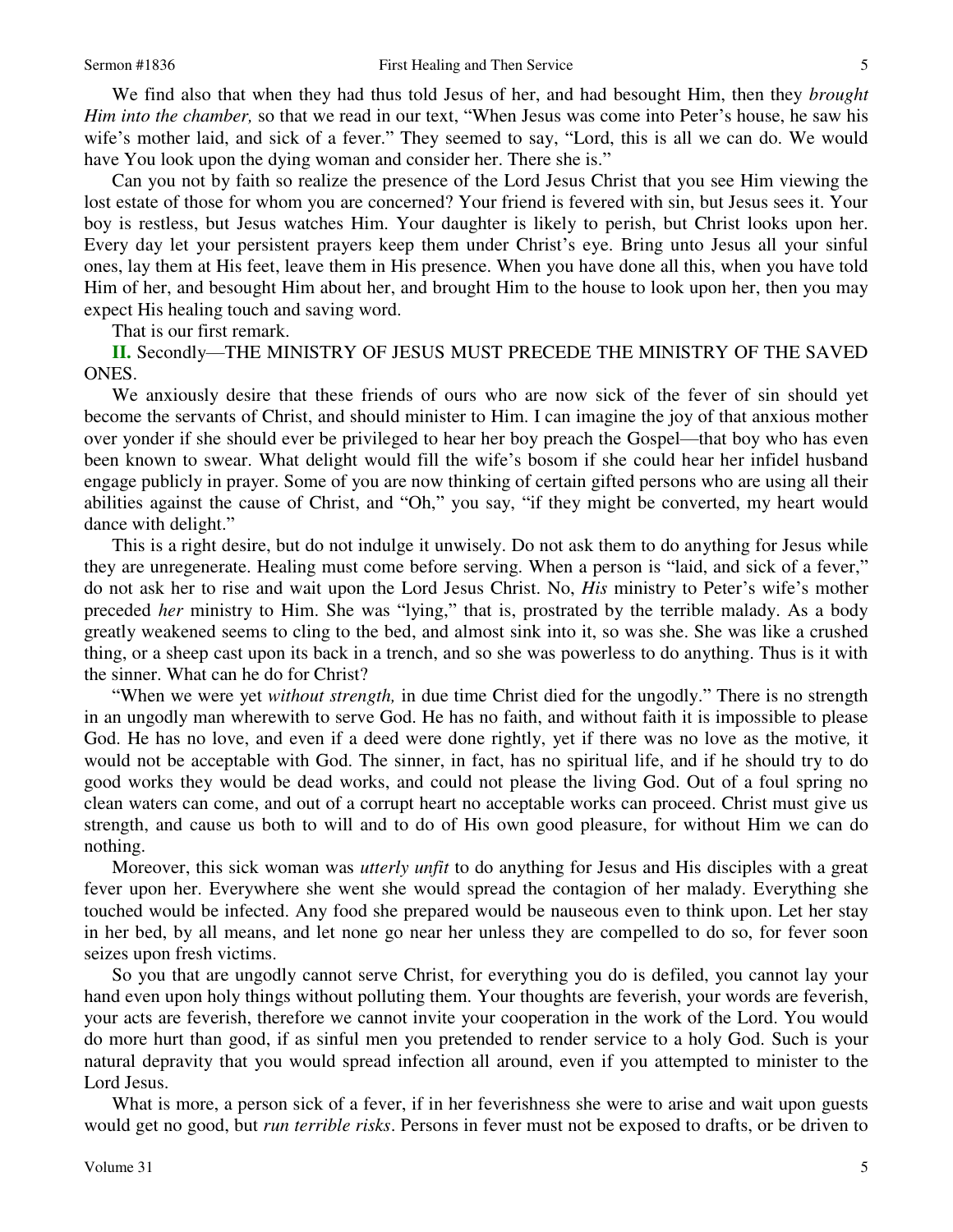exert themselves. Every doctor would judge it to be most injurious to a person in a high state of fever to attempt to work. I solemnly believe that unconverted people get hurt when they attempt religious duties. To preach with an unrenewed heart must be to pronounce one's own death warrant. If unrenewed men come to the sacramental table they eat and drink condemnation to themselves, and if they in any way make a profession of faith they are enacting a falsehood in the sight of high heaven, seeing they have no such faith. "Unto the wicked, God says, What have you to do to declare my statutes?"

 No, you must stand back, you that have never been washed in the blood of the Lamb. You cannot minister to Christ while the red fever is on your brow. He who has seraphim for His servitors wants not feverish services from souls diseased with iniquity. King Jesus wants no slaves to swell His train, you must be freed first from the yoke of sin, and then you shall become the servants of the Lord.

 Listen to me any fevered ones who are here, while I briefly describe how the Lord Jesus Christ ministered to this woman.

 He ministered to her by *His presence*. His being in the room with her meant that salvation was come to her house. Beloved, believe that Jesus Christ is here. To His ministers He has said, "Lo, I am with you alway, even unto the end of the world." I want you to know that He is not shut up within the heavenly gates, but He is here, and His power to save is present in the midst of this assembly, and will be present in your room when you go home and fall upon your knees.

 The next thing that blessed this woman was *His look*. "Jesus saw her." There is more here than appears upon the surface. You know what a physician means when he says, "I will come and see your sick child." He does not mean that he will barely look at it—he intends to search into the matter, study it, and see what can be done. Will you try to think that the Lord Jesus Christ sees you, that He reads your heart, knows your secret thoughts, hears your secret groans, and notes your inward desires? He perceives the power which sin has over you, the difficulty you find in coming to Him—He sees it all, and knows how to deal with it. Not only is Jesus near at hand, but He is present with His eyes open, observing all that ails you, seeing it with a mind which is deeply sympathetic and a heart quick to relieve.

 The next thing the Lord Jesus Christ used was *His touch*. This is the healing point. He "took her by the hand, and lifted her up." There was a contact established. Oh, that glorious doctrine of the incarnation of Christ, there is healing in it! I do not mean in the doctrine but in the fact itself, that the Lord Jesus Christ took our flesh, and became man, "bone of our bone, and flesh of our flesh." Thus He touches us and heals us. Had He not been man He could not have died, and had He not died we must have died forever.

 God in Christ Jesus is very near to you, poor soul, so near to you that if you by faith touch the hem of His garment, you are saved. If you believe in the Lord Jesus, He is in contact with you. His cool hand is grasping your fevered hand, and as your fever dissolves into Him—for "He himself bore our sicknesses"—His health flows into you, so that you may arise and minister unto Him. Contact by faith with Jesus Christ our Lord is the ordained means of salvation.

 And there was, beside this contact, another form of power, our Lord spoke to the fever. *His word* is a word of might. If the touch of our Lord, represents incarnation, His word represents resurrection, for by hearing the voice of the Son of God shall all the dead arise from their graves. His word is quickening, and where it falls it proves itself to be a living and incorruptible seed. By the Word of the Lord, even by the Gospel of Jesus, the fever of sin is driven out of men and women. Oh, that the Lord Jesus may now speak to you by these lips of mine—speak with almighty power to your hearts! Oh, that you, poor sinsick sinner, may hear the Word of the Lord with your inner ears, for such hearing is eternal life! God help you so to hear.

 There is healing for you, and I warn you again that you must have this healing before you can work for Jesus. Your Lord must begin with you ere you can begin with Him. Do not go blundering out of the Tabernacle and say, "I will take a class in the Sunday school," "I will try to preach," "I will give my money to the Lord's cause." No, stand back till you are healed, weep and pray, and agonize till you are healed. You must receive from Jesus all He has to give ere you can give aught to Him.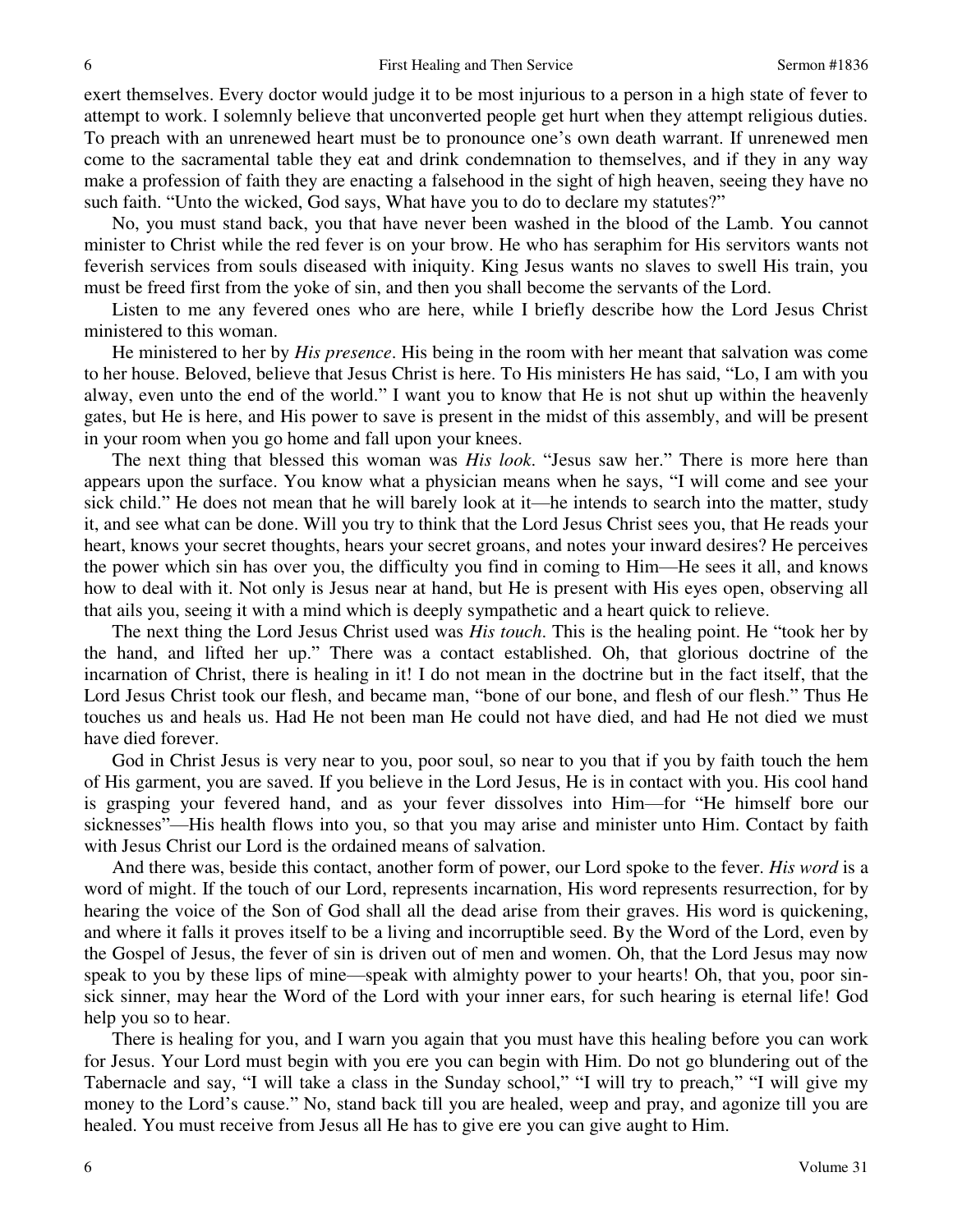This may sound harsh to you who mean well, but God forbid that I should bolster you up in a zeal for God which is not according to knowledge. Aliens cannot stand in the Lord's courts. You must be made Israelites before you can be priests unto God. First salvation, then service.

**III.** Thirdly, it is plainly taught in the text that STRENGTH TO MINISTER COMES WITH HEALING.

"Immediately she arose and ministered to them." Fever causes extreme weakness, and when it leaves the patient, he is for a considerable time greatly debilitated. The cures of nature are slow, but when Jesus cures, He does it at once. Though He uses only a touch and a word, yet He cures so perfectly that no weakness remains. The woman did not lie in bed a week or two, and feed upon nourishing diet, and so recover her strength, but there and then she arose from her bed, girt her garments about her, and went about the duties of the household.

 Is it not wonderful to see her haste to the kitchen, to prepare the evening meal for the Lord Jesus Christ and His friends? With gratitude beaming from her face, she placed each dish upon the table, and brought forth water with which her guests might wash their feet. The moment the Lord Jesus Christ saves a soul He gives that soul strength for its appointed service.

 I want to call your attention to this, that her service was *immediate* service, rendered on the spot, without delay. Some of you have been converted during our late special services, let me bid you serve the Lord at once, even as the Lord has served you. "What, get to work directly?" Yes, immediately, for there is something very beautiful about that which is done by new converts. Oh, the beauty of that first look of love! Oh, the sweetness of those first notes of praise! Oh, the power of those first sentences of testimony!

 I do not find any fault with our dear old saints. There is richness and maturity about them, but still my soul desires the first ripe fruits. There is a pungency of flavor about the first berries of grace, and even a kind of tartness about them, which makes their taste all the more perceptible to those who are dull and careless. Give me fruit with the dew of the morning upon it. New blood in the veins of the church is a great promoter of its health and vigor. The first fruits are in some respects the best fruits. I would not have a converted person wait a week before trying to do something for Jesus. Run as soon as you find your feet.

 But notice that what this good woman did was very *appropriate*. Peter's wife's mother did not get out of bed and go down the street and deliver an address to an assembled multitude. Women are best when they are quiet. I share the apostle Paul's feelings when he bade women be silent in the assembly. Yet there is work for holy women, and we read of Peter's wife's mother that she arose and ministered to Christ. She did what she could and what she should. She arose and ministered to Him.

 Some people can do nothing that they are allowed to do, but waste their energies in lamenting that they are not called on to do other people's work. Blessed are they who do what they should do. It is better to be a good housewife, or nurse, or domestic servant, than to be a powerless preacher or a graceless talker. She did not arise and prepare a lecture, nor preach a sermon, but she arose and prepared a supper, and that was what she was fitted to do. Was she not a housewife? As a housewife, let her serve the Lord.

 I do not say that if you were converted a week ago you are at once to preach. No, but you are to minister to the Lord in the way for which you are best qualified, and that may happen to be by a living testimony to His grace in your daily calling. We greatly err when we dream that only a preacher can minister to the Lord, for Jesus has work of all sorts for all sorts of followers. Paul speaks of women who helped him much, and assuredly, as there is no idle angel there ought to be no idle Christian. We are not saved for our own sakes, but that we may be of service to the Lord and to His people, let us not miss our calling.

 When healed of her fever, Peter's wife's mother had strength to perform a *suitable* ministry, such as the peculiar occasion required. She did for Jesus and the three companions that which was needful there and then. Jesus had had a hard day's preaching, and that is hungry work. He had spent a heavy day in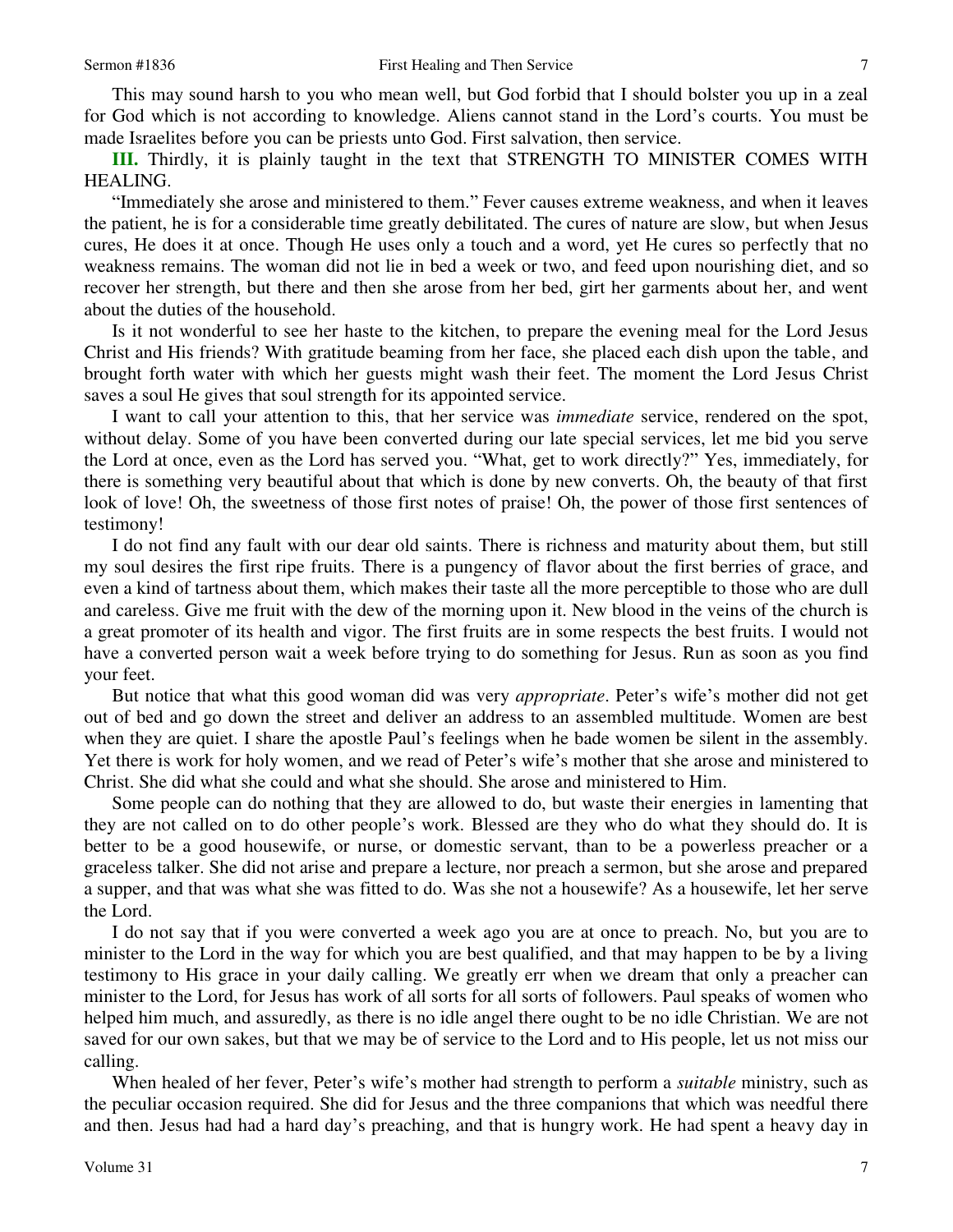healing, and that is exhausting work. And now He wanted somewhat to eat, and therefore He came into Peter's house. The principal worker there was laid aside, and so our Lord did not ask for refreshment. He always thought of others before Himself, and when He was faint and hungry He put back His own needs till He restored health to the fevered woman.

 This being done, the next necessary thing was that the wearied preacher and physician should be refreshed, and this the grateful woman attended to. When our Lord sat on the well and talked with the woman of Samaria, He was faint and weary, and asked for drink, but the claims of nature He put aside till He had preached the Gospel to her. Then came the disciples with the meat which they had bought.

On this occasion at Peter's house the refreshment was ministered by her who had just left her bed. *"She* arose and ministered to them." Now, dear friends, you that are converted may minister to Christ in a way which is as necessary as the service of His ablest preachers and pastors. There is something for you to do which will be refreshment to Him and to His servants. He condescendingly permits it, and will graciously accept it. You can personally minister to a personal Christ. You cannot do everything, but you can do something that will be acceptable to Him. You may, you can, and you ought.

 Ministry to Jesus is practicable, permissible, acceptable, and obligatory. You owe your very life to Him. Come, spend that life in His service. Immediately, this very day, minister to Jesus. If you have only been saved this day yet there is somewhat incumbent for the day, and in its place it is as necessary to the glory of God as the ministry of cherubim and seraphim. Now then, do it. I will not urge you, because I can see in my last head something that will move you to it.

### **IV.** THE DESIRE TO MINISTER ALWAYS ARISES OUT OF HEALING.

 Here was a woman, a poor woman, an old woman, a widow woman, one who had just been sick, and she desires at once to minister to Christ, and she can do it, and she does do it. How think you she was moved to this? Was not it that *strength naturally suggests* activity as soon as ever you get it? When you are very prostrate you do not want to do anything. You feel as if you must lie still, there is no power in you, and there is no industry in you. But persons who have recovered want something to do. Sometimes they try to do more than they can, such is the suggestion of revived strength.

 Now, if the Lord has given you spiritual life, that life will want to work. If He has given you light, that light will shine. "Now candle, do not shine." Will the candle take any notice of you? No, it cannot help shining if it has been lighted. If Christ has given you His grace, and it is in you as a well of living water, it must flow out that others may drink. It is no use saying, "Water, do not flow. Fountain, cease." The fountain cannot help it, it must send forth its streams, and it must be so with you. The strength God has given you in Christ suggests activity.

 And then the *gratitude for this strength impels you to activity*. How can a man be still when Christ has spoken for him and delivered him? We read in the paper some time ago that the King of Italy, to his great honor, appeared in a court of law on behalf of a man brought up under charge of causing a death. The King had seen the accident, and he came forward as a common witness in the court to say that the horse had mastered the driver, and the man was not to be blamed. I do not know the name of the man, but I feel pretty sure that Jacobi or Antonio, whoever he may be, if ever King Humbert wants somebody to speak up for him will find a friend in him. He will say, "My King came into court and spoke for me, and I will as long as ever I live speak up for him."

Now, the Lord Jesus Christ is an advocate for you, therefore be an advocate for Him. Can you ever be silent for Christ now that the Lord Christ has redeemed you from the curse of the law and the penalty of sin? I tell you, if you can be quiet and do nothing for Christ, I am afraid you have never tasted of His love and grace.

 Once more, I think I may say that those who are healed by Christ are sure to do something for Him of the right sort, because *their former habits will assist them*. I do not mean by this that sinful activity can ever help us into holy activity, but I do mean this, that we can turn our old habits to account for Jesus. I believe that Peter's wife's mother was a particularly nice old lady. There is rather a prejudice